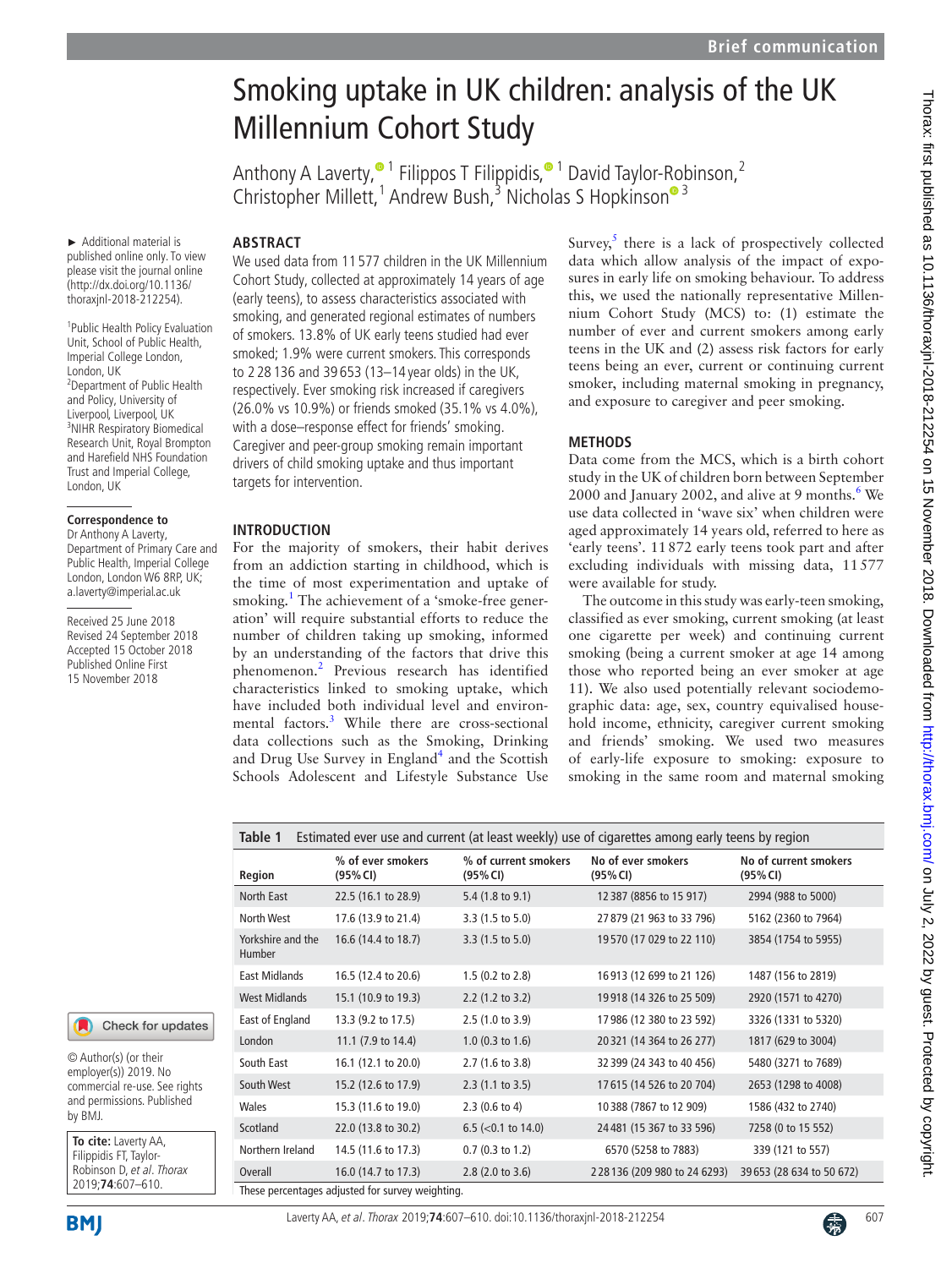during pregnancy. We produce estimates of national and regional numbers of smoking using data on population from the Office for National Statistics.

Further methodological details are outlined in the online [appendix.](https://dx.doi.org/10.1136/thoraxjnl-2018-212254)

#### **Results**

A description of the sample can be found in online [appendix](https://dx.doi.org/10.1136/thoraxjnl-2018-212254)  [table 1](https://dx.doi.org/10.1136/thoraxjnl-2018-212254).

After adjustment for survey weighting, 16.0% (95% CI 14.7 to 17.3) of 13 and 14year olds in the UK were ever smokers by the time they were early teens [\(table](#page-0-0) 1). Applying these estimates to national population data suggests that 228136 (209 980 to 246 293) early teens had ever smoked. 2.8% (2.0; 3.6) of early teens were current smokers, equating to 39653 (28 634 to 50 672) early teens.

Children who reported current caregiver smoking were more than twice as likely to have ever smoked tobacco (26.0% vs 10.9%, adjusted OR (AOR) 1.69, 1.38 to 2.06) [\(table](#page-1-0) 2). Among children who reported at least some of their friends smoked, 35.1% had tried tobacco, compared with 4.0% of those reporting no tobacco use among their friends (AOR 10.35, 8.35 to 12.81). Current smoking was also more common among children whose caregivers currently smoked (4.9% vs 1.2%, AOR 1.92 (1.16 to 3.19). Both reporting that at least some of their friends smoke (AOR 22.29, 4.91 to 101.21) and not answering this question were related to being a current smoker (AOR 9.21, 1.64 to 51.78). There were also notable differences in smoking prevalence across family income groups.

Children exposed to smoking in the same room in at least one survey wave of the MCS were more likely to be ever smokers (20.3% vs 10.3% for those never exposed to smoking in the

<span id="page-1-0"></span>

|                           | Ever smoking, n=11557 |                       | Current smoking, n=11557 |                               | Continuing current smoking, n=1598 |                        |
|---------------------------|-----------------------|-----------------------|--------------------------|-------------------------------|------------------------------------|------------------------|
|                           | $\frac{0}{0}$         | AOR (CI)              | $\%$                     | AOR (CI)                      | $\frac{0}{0}$                      | AOR (CI)               |
| Age (years)               |                       |                       |                          |                               |                                    |                        |
| 13                        | 10.5                  | ref                   | 1.1                      | Ref                           | 10.4                               | ref                    |
| 14/15                     | 14.9                  | 1.31 (1.07 to 1.60)   | 2.2                      | 1.46 (0.83 to 2.56)           | 14.6                               | 1.40 (0.78 to 2.51)    |
| Gender                    |                       |                       |                          |                               |                                    |                        |
| Female                    | 14.9                  | ref                   | 2.4                      | Ref                           | 16.2                               | ref                    |
| Male                      | 12.7                  | 0.81 (0.67 to 0.97)   | 1.4                      | 0.62 (0.40 to 0.95)           | 11.0                               | 0.75 (0.49 to 1.15)    |
| Country                   |                       |                       |                          |                               |                                    |                        |
| England                   | 13.6                  | ref                   | $2.0$                    | Ref                           | 14.4                               | ref                    |
| Wales                     | 15.8                  | 0.97 (0.76 to 1.24)   | 2.1                      | 0.67 (0.40 to 1.14)           | 13.4                               | $0.64$ (0.37 to 1.10)  |
| Scotland                  | 14.9                  | 1.55 (1.04 to 2.30)   | 2.2                      | 2.45 (0.83 to 7.22)           | 15.0                               | 1.59 (0.55 to 4.64)    |
| Northern Ireland          | 11.5                  | 1.00 (0.77 to 1.29)   | 0.9                      | $0.41$ (0.16 to 1.02)         | 8.2                                | 0.39 (0.15 to 1.04)    |
| Family income group       |                       |                       |                          |                               |                                    |                        |
| 1 (highest)               | 8.5                   | ref                   | 0.3                      | Ref                           | 3.4                                | ref                    |
| 2                         | 11.0                  | 1.35 (1.06 to 1.72)   | 1.4                      | 5.63 (2.28 to 13.95)          | 12.8                               | 4.94 (1.99 to 12.30)   |
| 3                         | 13.4                  | 1.85 (1.42 to 2.42)   | 1.6                      | 6.29 (2.66 to 14.87)          | 12.2                               | 4.14 (1.75 to 9.83)    |
| 4                         | 20.7                  | 2.56 (1.87 to 3.53)   | 3.8                      | 16.03 (5.90 to 43.57)         | 18.1                               | 10.06 (3.92 to 25.83)  |
| 5 (lowest)                | 20.0                  | 2.74 (2.00 to 3.75)   | 3.6                      | 13.58 (5.51 to 33.47)         | 18.3                               | 8.07 (3.24 to 20.12)   |
| Ethnic group              |                       |                       |                          |                               |                                    |                        |
| White                     | 15.0                  | Ref                   | 2.1                      | Ref                           | 14.2                               | ref                    |
| Mixed                     | 13.1                  | 0.45 (0.23 to 0.89)   | 4.0                      | 0.79 (0.29 to 2.11)           | 30.8                               | 1.25 (0.28 to 5.47)    |
| Indian                    | 4.3                   | 0.39 (0.20 to 0.75)   | 0.7                      | $0.46$ (0.10 to 2.05)         | 15.4                               | 1.16 (0.22 to 6.18)    |
| Pakistani and Bangladeshi | 8.6                   | 0.53 (0.33 to 0.85)   | 0.5                      | 0.27 (0.09 to 0.84)           | 5.7                                | 0.33 (0.09 to 1.20)    |
| <b>Black</b>              | 7.9                   | $0.56$ (0.31 to 1.00) | 0.5                      | 0.21 (0.05 to 0.94)           | 6.5                                | $0.28$ (0.07 to 1.10)  |
| Other ethnic group        | 6.7                   | 0.95 (0.43 to 2.10)   | 0.5                      | 0.86 (0.10 to 7.20)           | 7.1                                | 0.67 (0.07 to 6.82)    |
| Caregiver current smoking |                       |                       |                          |                               |                                    |                        |
| No                        | 10.9                  | ref                   | $1.2$                    | Ref                           | 10.8                               | ref                    |
| Yes                       | 26.0                  | 1.69 (1.38 to 2.06)   | 4.9                      | 1.92 (1.16 to 3.19)           | 18.8                               | 1.49 (0.92 to 2.41)    |
| Peer smoking              |                       |                       |                          |                               |                                    |                        |
| <b>No</b>                 | 4.0                   | ref                   | < 0.1                    | Ref                           | 1.1                                | ref                    |
| Some/most/all             | 35.1                  | 10.35 (8.35 to 12.81) | 6.0                      | 115.57 (26.03 to 513.08) 17.2 |                                    | 22.29 (4.91 to 101.21) |
| No answer                 | 9.3                   | 1.96 (1.34 to 2.88)   | 7.1                      | 14.51 (2.58 to 81.66)         | 7.6                                | 9.21 (1.64 to 51.78)   |

Continuing current smoker refers to those reporting having ever smoked at age 11 who were current smokers.

Bold values represent p≤0.05.

AOR is adjusted for all other covariates in table.

AOR, adjusted OR.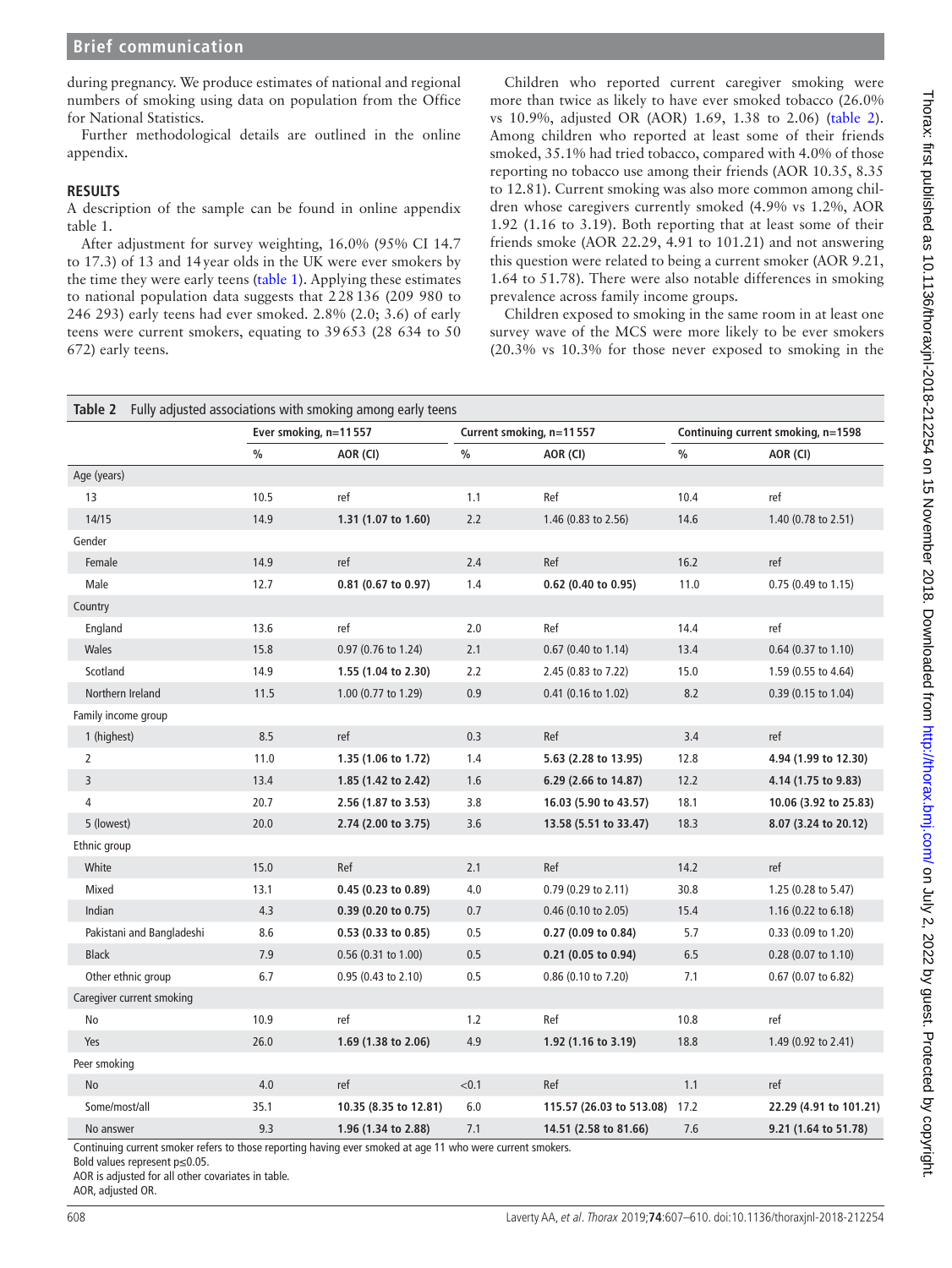

<span id="page-2-0"></span>**Figure 1** Early-life exposure to smoking and associations of being an ever smoker when an early teen.

same room, AOR 1.55, 1.21 to 1.98) [\(figure](#page-2-0) 1) (online appendix [table 2](https://dx.doi.org/10.1136/thoraxjnl-2018-212254)). 35.8% of those exposed to smoking in the same room in all survey waves aged 0–7 years were ever smokers by earlyteen years compared with 10.3% of those never exposed to smoking in the same room (AOR 2.67, 1.51 to 4.70). Children whose mother smoked during pregnancy were more likely to be both ever and current smokers. For example, 5.2% of children whose mothers smoked during pregnancy were current smokers as early teens compared with 0.9% of children whose mother never smoked during pregnancy (AOR 2.16, 1.42 to 3.26).

Results of additional analyses are presented in online [appendix](https://dx.doi.org/10.1136/thoraxjnl-2018-212254)  [tables 3 and 4](https://dx.doi.org/10.1136/thoraxjnl-2018-212254) and show that earlier age of first smoking was associated with continuing current smoking as well as evidence of a dose–response effect between friend smoking and child smoking.

#### **Discussion**

The principle findings from this nationally representative UK prospective cohort study are that smoking among early teens is associated with smoking by caregivers and peers and specifically with early-life exposure to smoking. We also estimate that over 220000 13 and 14year olds in the UK have tried tobacco and almost 40000 are current smokers. These data reinforce findings regarding the links between caregiver smoking and smoking uptake, adding prospective data to that from other large cross-sectional surveys, further adding to this research by allowing detailed consideration of early-life exposures among the same children.

Our data highlight the 'transmissible' nature of the tobacco epidemic in young people and support the need for further urgent and comprehensive action on smoking to protect children. In addition to reducing exposure to secondhand smoke, the data on passive exposure to smoke in the same room suggest that the promotion of smoke-free homes has the potential to reduce youth smoking. Caregivers and those with children

should be further supported to quit.<sup>[7](#page-3-6)</sup> These findings also reinforce the view that tackling smoking in pregnancy can reduce child smoking uptake, as well as highlighting well-known links between these and adverse socioeconomic circumstances during childhood.<sup>[8](#page-3-7)</sup> School-based strategies such as the A Stop Smoking in School Trial (ASSIST) programme which trains peer supporters in schools are also recommended by the National Institute for Health and Care Excellence to reduce smoking uptake among children.<sup>[9](#page-3-8)</sup>

There are some limitations to this work. Our measures of smoking among both caregivers and children were based on self-report, although previous work has found these to be accurate.<sup>8</sup> Our measure of exposure to early-life exposure is exposure in the same room rather than in the home in general which would potentially show stronger associations. Some previous research has found differences in associations of caregiver smoking by sex, but we were unable to examine this due to a low number of fathers identified as caregivers in the study.<sup>10</sup> We have not included analyses here of any potential associations between the use of e-cigarettes and tobacco among this age group, although previous analyses of the MCS have revealed that the majority of e-cigarette use in this age group was among children using tobacco. $1112$ 

Despite a decline in overall smoking prevalence, large numbers of children in the UK experiment with and continue to smoke. Associations with smoking during pregnancy and smoking among peers and caregivers suggest the need for further comprehensive action to target this avoidable driver of disease.

**Correction notice** This article has been corrected since it was published Online First. There was a typographical error to the "ever smoking risk" for "friends smoked" in the Abstract.

**Contributors** AAL had full access to all of the data and takes responsibility for the integrity of the data and the accuracy of the data analysis. Study concept and design was by AAL and NSH. All authors were involved in the interpretation of data, drafting of the manuscript and revising it for critical intellectual content.